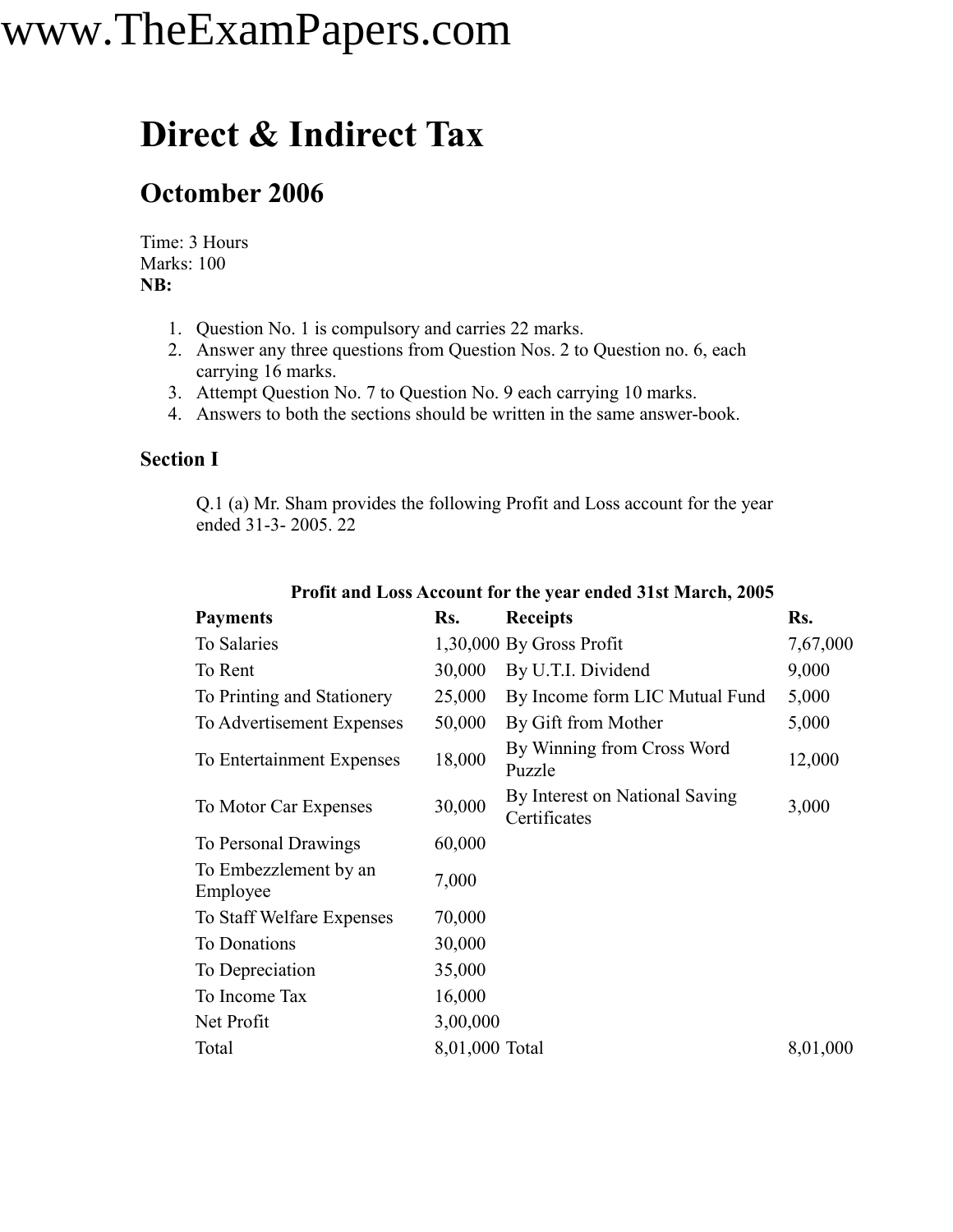#### **Additional Information:**

- 1. Depreciation as per Income Tax Rule is Rs. 38,000.
- 2. Staff welfare expenses include Rs. 20,000 for his own medical treatment.
- 3. 50% of the rent is paid for his residential house.
- 4. Printing includes Rs. 5,000 paid for printing marriage cards for his daughter's marriage.
- 5. Donations are made to
- (a) The National Sports Fund Rs. 10,000.
- (b) The Indira Gandhi Memorial Trust Rs. 8,000.
- (c) The Prime Minister's National Relief Fund Rs. 12,000.

Compute the net taxable income of Mr. Sham for Assessment year 2005-06.

Q 2. Mr. Kadam a severally handicapped person (85%) took voluntary retirement on 1st Jan., 2005 after completing 25 years of service in a Private Company. He furnishes the following information for the year ended 31st March, 16

| <b>Basic Salary</b>                         | Rs.20,000 p.m.        |  |
|---------------------------------------------|-----------------------|--|
| Dearness Allowance                          | @ 80% of Basic Salary |  |
| Conveyance Allowance Received               | Rs.800/- P.M.         |  |
| (Actual Conveyance Expenses Rs. 800/- p.m.) |                       |  |
| <b>Voluntary Retirement Compensation</b>    | Rs. 7,65,000          |  |
| Profession Tax Paid                         | $Rs.2,500/-$          |  |
| Gratuity Received (Fully exempt.)           | Rs.1,78,600/-         |  |
| Commuted Pension (1/3 rd exempt.)           | $Rs. 84,000/-$        |  |
| Uncommuted Pension.                         | Rs. 3,000 p.m.        |  |
| Leave Encashment (Exempt. Upto 10 months)   | 2 Months Basic.       |  |
| Reimbursement of Medical Expenses           | Rs. 12,000            |  |

He was presented a gift cheque of Rs. 10,000 by his colleagues by collecting voluntary contribution.

He paid Medical Insurance Premium on 10th March, 2005 of Rs. 15,000/- by cheque.

Compute his net taxable income for year 2005-06.

Q. 3 Mr. Wadekar owns two houses in Mumbai, the particulars of which are as follows for the previous year 2004-05: 16

| <b>Particulars</b>  | <b>House</b><br><b>Property</b> | <b>House</b><br><b>Property</b> |
|---------------------|---------------------------------|---------------------------------|
| Nature of occupancy | Let out                         | Self-Occupied                   |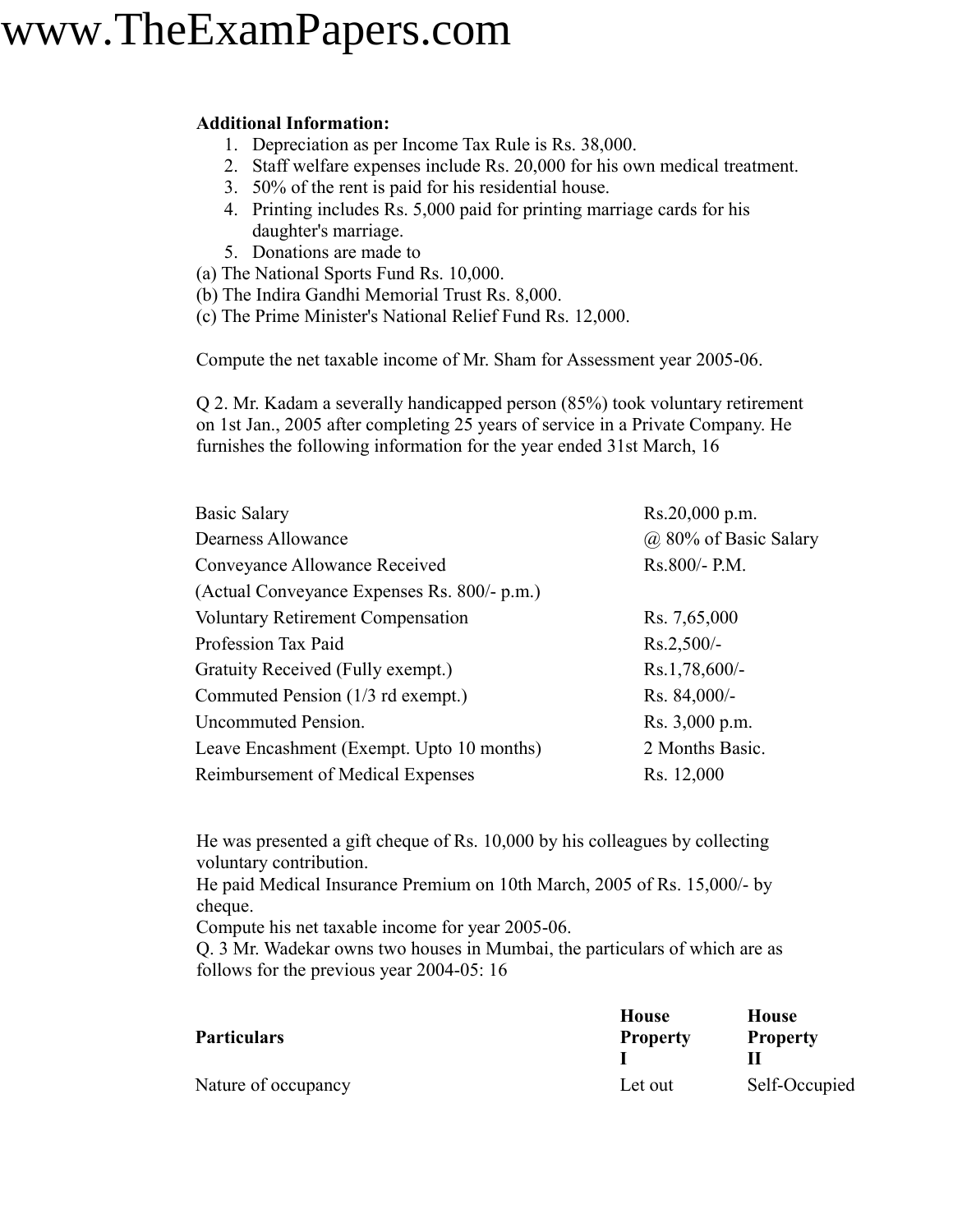| <b>Municipal Valuation</b>                                        | Rs. 2,00,000 | Rs. 3,00,000 |
|-------------------------------------------------------------------|--------------|--------------|
| Fair rent                                                         | Rs. 1,90,000 | Rs. 2,70,000 |
| Rent received                                                     | Rs. 3,50,000 | Rs. NIL      |
| Municipal taxes paid on 1/3/2005                                  | Rs. 20,000   | Rs. 30,000   |
| Fire Insurance Premium paid                                       | Rs. 3,000    | Rs. 5,000    |
| Collection charges                                                | Rs. 1,000    | Rs. NIL      |
| Land revenue payable                                              | Rs. 1,500    | Rs. 2,400    |
| Interest paid on loan taken for construction of house<br>property | Rs. 1,60,000 | Rs. 40,000   |
| Repayment of principal amount of Loan                             | Rs. 50,000   | Rs. 10,000   |
| Date on which loan was taken                                      | 20/12/1999   | 25/1/1998    |

Mr. Wadekar also received the following Income during the previous year 2004- 2005

(a) Royalty on book written by him Rs. 25,000.

(b) Dividend received from co-operative society Rs. 5,000.

(c) Interest received on debentures from Indian Company Rs. 5,000

He contributed Rs. 11,000/- to L.I.C. Pension Fund Policy.

Compute the Net Taxable Income of Mr. Wadekar for the previous year 2004-05 relevant to assessment year 2005-06.

Q.4 (a) Miss Sanjali, an Indian citizen, furnishes the following information of her income earned during the previous year 2004-05. 8

(i) Professional fees received in India Rs. 10,000.

(ii) Income earned in India but received in France Rs. 15,000.

(iii) Dividend on shares of Indian co-operative bank received in India Rs. 7,000.

(iv) Salary earned and received in France Rs. 5,000.

You are required to find out her 'Gross Total Income' for assessment year 2005-06 if she is alternatively.

(i) Resident and Ordinarily Resident.

(ii) Resident But Not Ordinarily Resident and

(iii) Non Resident.

.

(b) Mr. Parag purchased a residential flat on 02/05/2002 for Rs. 10,00,000. He paid on the same day the stamp duty and registration charges of Rs. 48,750 on purchase of flat. He sold the said flat on 17/03/2005 for Rs. 12,00,000. The cost Inflation Index for F.Y. 2002-03 is 447 and for F.Y. 2004-05 is 480. Compute his Capital.**(8)**

Gain Chargeable to tax for assessment year 2005-2006.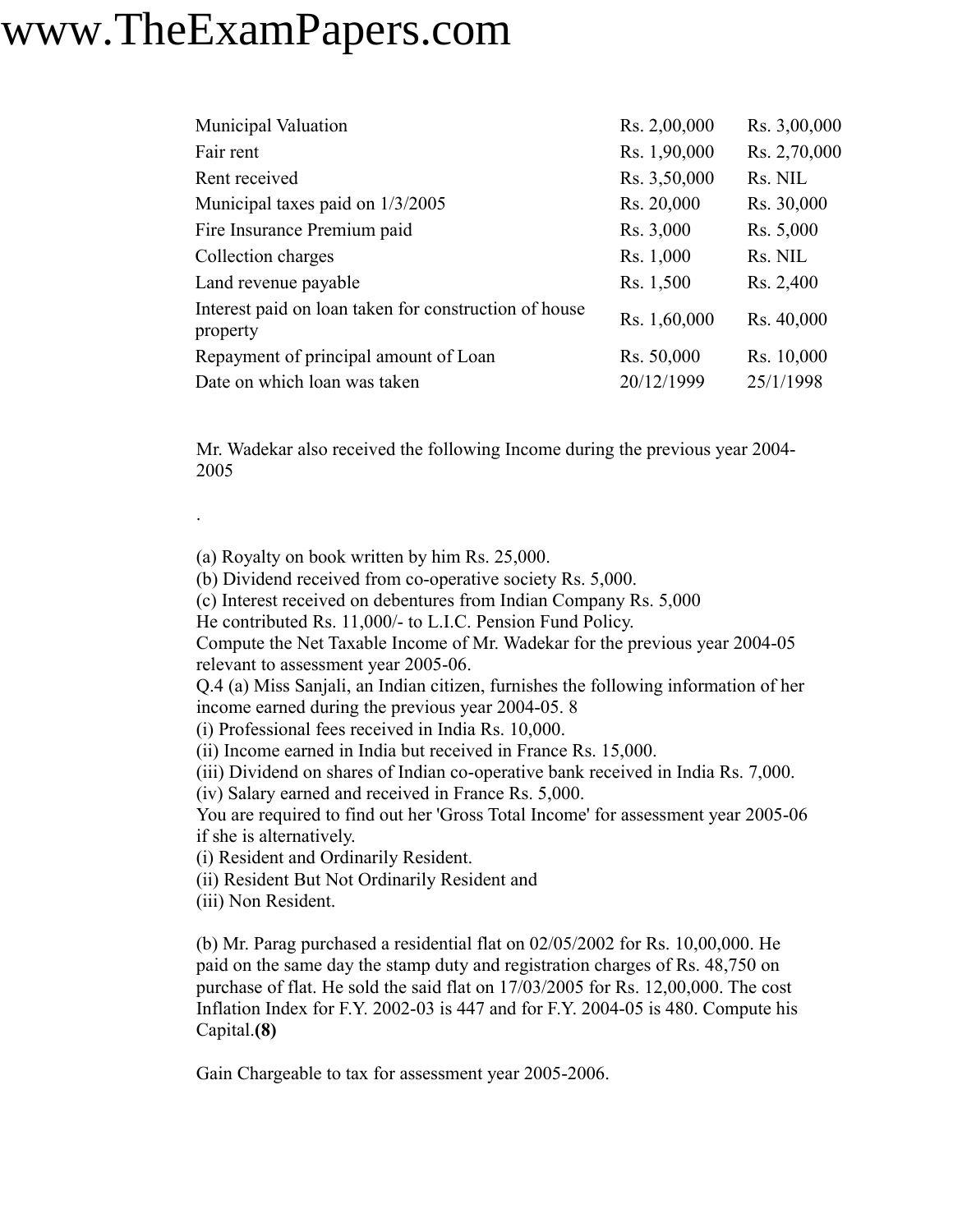Q.5 Answer any eight questions with reference to Assessment Year 2005-06: 16

- 1. What is the percentage of rebate available U/s 88 if the Gross total Income of an assessee exceeds Rs. 5 lakhs?
- 2. Mr. Sharad Bhide paid a Medical Insurance Premium to GIC of Rs. 6,000/- in cash on 15th February, 2005. Can he claim deduction U/s 80 D?
- 3. Mr. Manoj Shinde is physically handicapped (45%) as certified by medical authorities. He claims a deduction of Rs. 75,000/- U/s 80U Is he correct?
- 4. Mr. Shrinivas Gupte purchased a residential flat on 1st January, 2002 and sold it on 30th Dec, 2004. He claims the capital Gain as Long term. Is he correct?
- 5. Mr. Narayan has attained the age of 65 years on 15th November, 2004. Can he claim rebate U/s 88?
- 6. Mr. Kartik donated clothes and grains worth Rs. 25,000 to an approved Charitable Institution on 16th March, 2005. Can he claim deduction U/s 80 G?
- 7. Mr. Yogesh Datey has given his commercial property on rent of Rs. 1,00,000 p.m. He claims this as a business income. Is he right?
- 8. An Indian Company has its entire business in London. What is the residential status of the Company?
- 9. Mr. Mohan, son of Mr. Yeshwant, completed age of 18 years on 31st March, 2005. He earned Rs. 20,000 as interest on fixed deposits during the previous year 2004-05. In whose hands the income will be taxed?
- 10. Mr. P. has debited Rs. 20,000 as sales-tax to his P & L A/c which is unpaid till the due date of filing of his Income-tax return. Can he claim this as a allowable deduction?

Q.6 (a) Define and explain the following according to the Income Tax Act, 1961 (any two): 8

- 1. Person.
- 2. Previous Year.
- 3. Assessee.

(b) Explain the deductions u/s 24 available from income from House property for assessment year 2005-2006. 8

#### **Section – II**

Q.7 (a) Explain when is a Sale or Purchase of Goods said to take place outside a state as per the provisions of the Central Sales Tax Act, 1956. 10

#### **OR**

(a) Define and Explain the term 'Dealer' as per the provisions of the Central Sales Tax Act, 1956.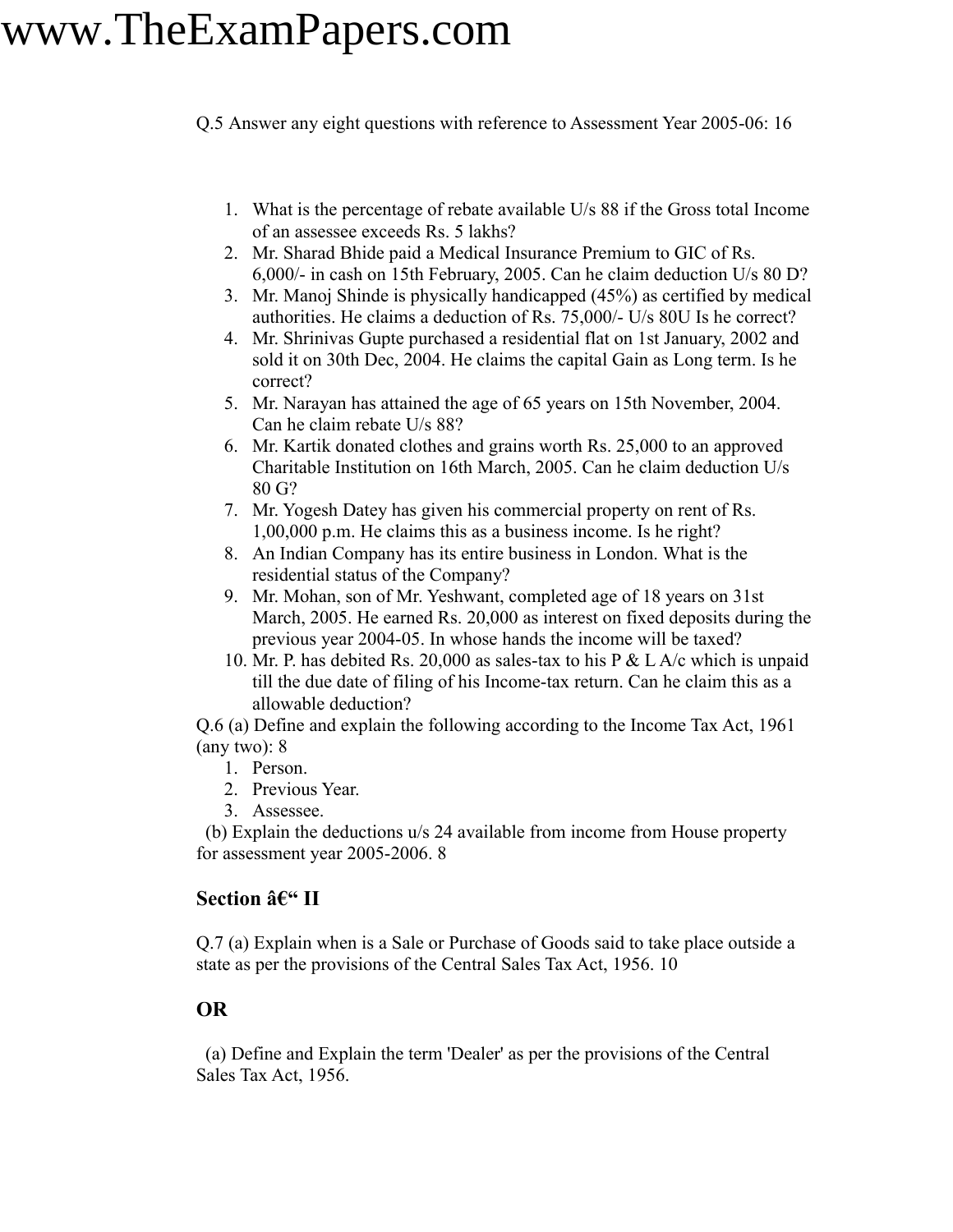(b) State with reasons whether the following persons are dealers as per the provisions of the Central Sales Tax Act 1956:

- o (i) Company Secretary in Practice.
- o (ii) Excise Consultant.
- o (iii) Trader in Computers. Q.8 Explain "Value Added Tax" (VAT) briefly. What are the benefits derived from VAT? 10

#### **OR**

Explain with reasons whether the following are 'Sales' as per the provisions of the Maharashtra Value Added Tax Act, 2002.**(10)**

- (a) Sale of scrap by a scrap dealer.
- (b) Mortgage of land.
- (c) Sale of liquor.
- (d) Consultancy provided by a Chartered Accountant.
- (e) Sale of second hand furniture by a dealer in furniture.

Q.9The following information regarding the turnover of purchases and sales transactions is submitted by Mr. Hrishikesh, who started business on 1st May, 2005. Find out whether as per the provisions of the MVAT Act 2002, he is liable for registration and payment of Tax. Give reasons for your answer. **(10)**

| Year &<br>Month | Details of<br><b>Purchases</b> |                                    | <b>Details of</b><br><b>Sales</b> |                         |                         |
|-----------------|--------------------------------|------------------------------------|-----------------------------------|-------------------------|-------------------------|
|                 | <b>Within state</b>            | <b>Outside the</b><br><b>State</b> |                                   | <b>Taxfree</b><br>Goods | <b>Taxable</b><br>Goods |
| 2005            | <b>Taxfree Goods</b>           | <b>Taxfree</b><br>Goods            | <b>Taxable</b><br>Goods           | Rs.                     | Rs.                     |
|                 | Rs.                            | Rs.                                | Rs.                               |                         |                         |
| May             | 90,000                         | 4,000                              | 5,500                             | 85,000                  | 4,000                   |
| June            | 1,02,000                       | 3,500                              | 3,500                             | 1,50,000                | 3,500                   |
| July            | 1,50,000                       | 6,000                              | 2,500                             | 1,75,000                | 1,500                   |
| Aug.            | 1,10,000                       | 2,500                              | 4,000                             | 1,00,000                | 3,000                   |
| Sept,           | 1,75,000                       | 1,500                              | 3,000                             | 2,50,000                | 3,500                   |